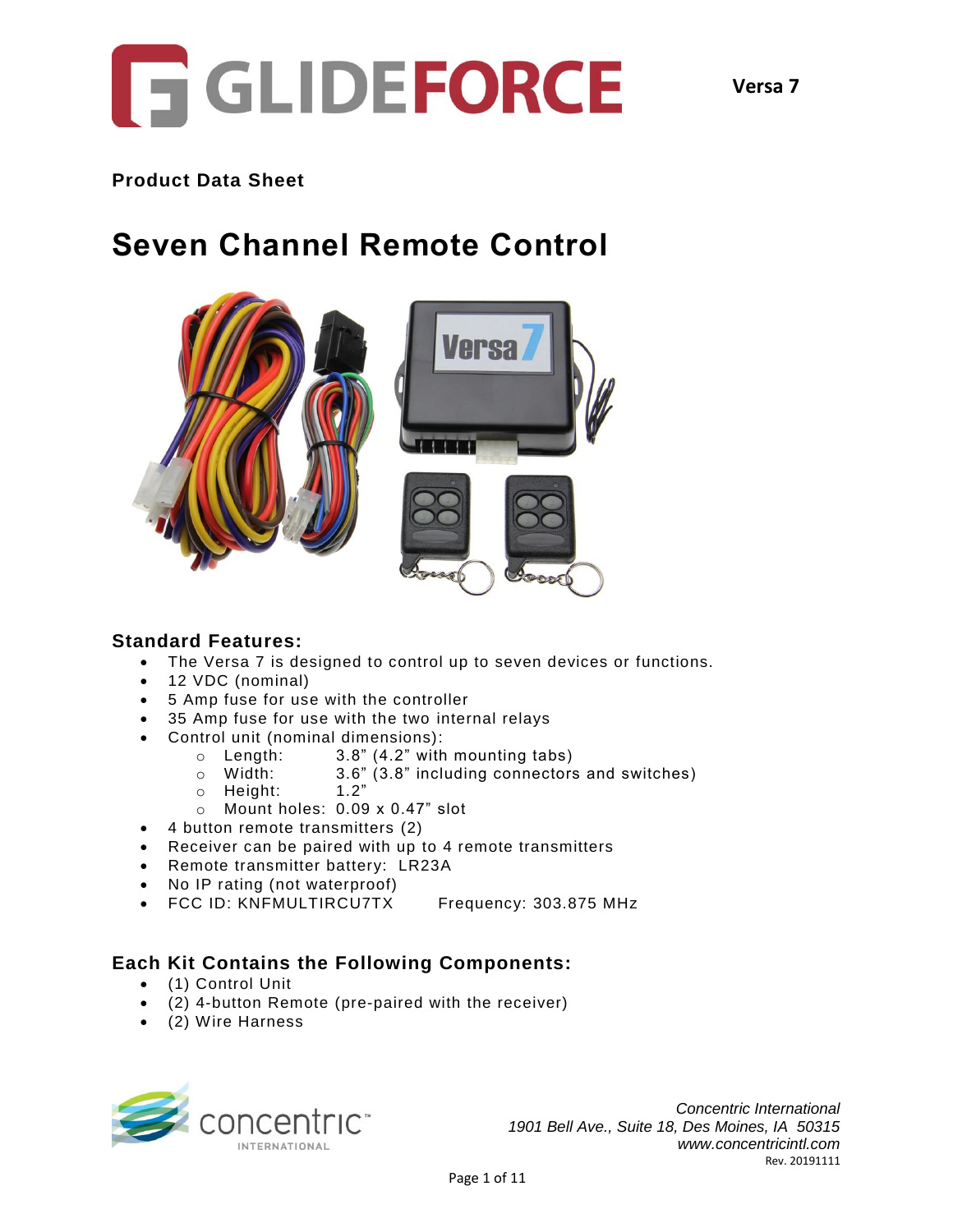

# **Remote Control Programming:**

The two remote transmitters that come with the Versa 7 kit are shipped pre-programmed for the receiver included with the kit. If a remote transmitter loses the programming code or if you wish to add more remote transmitters (maximum of 4 transmitters per receiver), follow these steps:

- If the Yellow ignition wire is connected, make sure the ignition is turned OFF.
- Locate the programming button on the side of the receiver next to the red LED.
- Press the programming button 3 times quickly. The red LED next to the button will light when the receiver enters the programming mode. Once in the transmitter programming mode, you will have approximately 10 seconds to program all transmitters you wish to use with that receiver.
- To program a transmitter to that receiver (one transmitter at a time), press any button on the transmitter. The receiver LED will turn OFF briefly then back ON indicating that it received the signal from that transmitter.
- Wait for the LED to turn OFF (at the end of the 10 second programming window) then test each transmitter for proper function.

# **Operation Notes:**

- When any channel is activated, either by remote or by switch control, the red LED on the receiver flashes a number of times equal to the channel number activated.
	- $\circ$  Press button 1 = 1 blink on receiver LED
	- $\circ$  Press button 4 = 4 blinks on receiver LED
	- $\circ$  Press buttons 1 & 4 = 7 blinks on receiver LED
- When using switch control for Channel 1 or Channel 2 (Gray and Green wires) none of the relays or outputs will ever operate at the same time. Channel 1 relay has the highest priority. Channel 2 relay has the second highest priority.
- The LED on the transmitter will turn ON while a button is pressed.
- Connecting the Yellow wire in the 10-pin harness to the ignition circuit will disable channels 1 – 4 when the ignition circuit is ON.
- When the Yellow ignition wire is set to disable channels 1-4 (when ignition is ON), it will disable control by the remote as well as by the external switches (Gray and Green wires for channels 1 & 2).

### **Jumpers:**

There are 2 jumpers on one side of the controller next to the 8 DIP switches (see VERSA 7 diagram below showing "Side A").

- Jumpers in the lower position (default position)
	- o Gray and Green wires for channel 1 and channel 2 short to ground to activate.
- Jumpers in the upper position
	- $\circ$  Gray and Green wires for channel 1 and channel 2 short to +12 volts to activate.
- The jumper next to the 8 DIP switches is for channel 1. The other jumper is for channel 2.